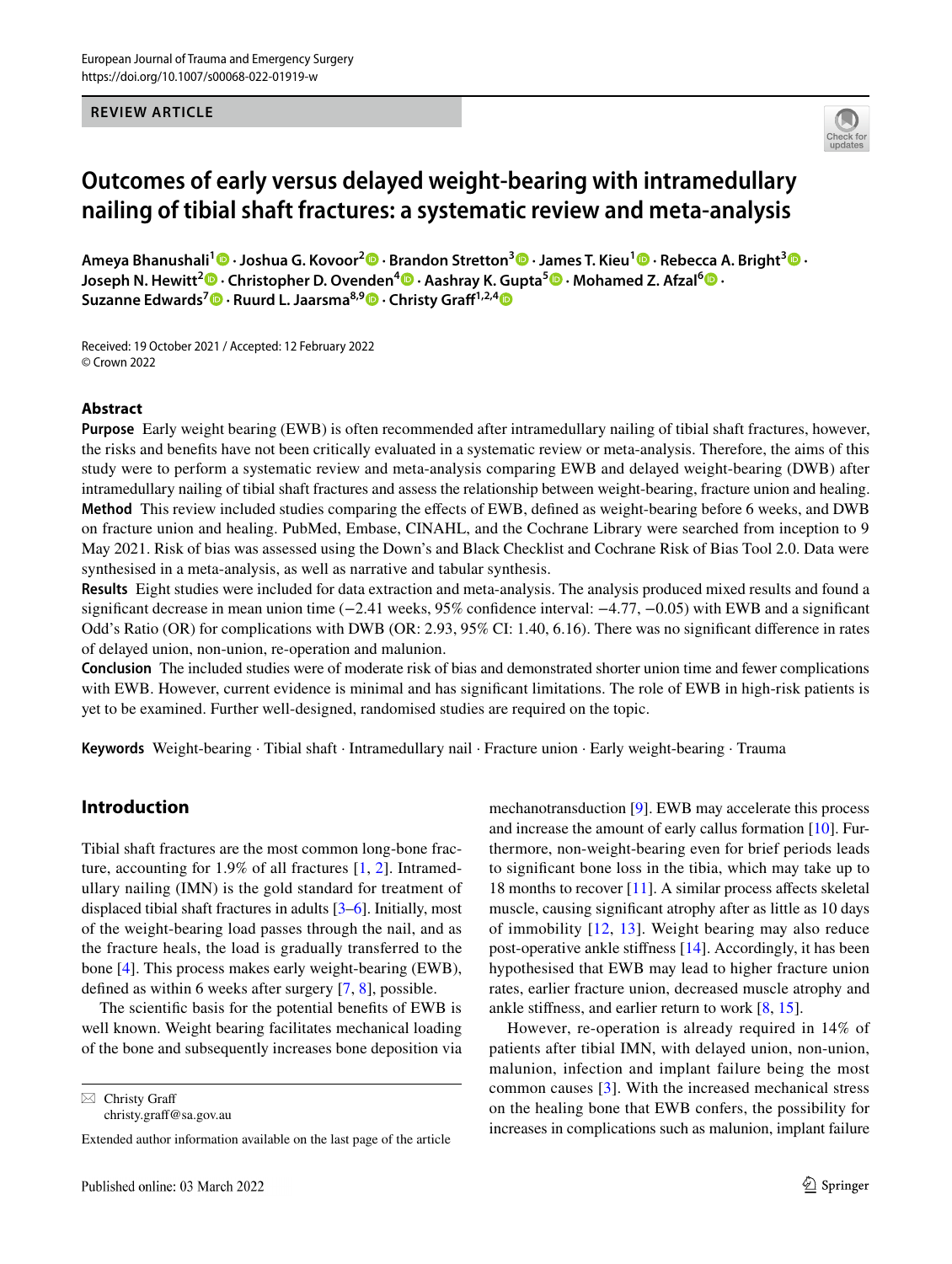and re-operation must be considered before it can be recommended. For this reason, DWB is commonly prescribed for unstable fractures, patients with bone loss and osteoporotic patients, and the role of EWB in these groups has not been determined. To inform post-operative care, we aimed to perform a systematic review and meta-analysis comparing EWB and DWB after IMN of tibial shaft fractures and determine efects on postoperative fracture union and healing. There are currently no universal guidelines for weight-bearing after tibial IMN [[8\]](#page-5-5).

# **Methods**

This review was registered with the International Prospective Register of Systematic Reviews (PROSPERO, CD42021255704) prior to commencement and was reported in accordance with the Preferred Reporting Items for Systematic Reviews and Meta‐Analyses (PRISMA) and Meta-analysis Of Observational Studies in Epidemiology (MOOSE) guidelines [[16,](#page-5-13) [17](#page-5-14)].

# **Search strategy and selection criteria**

PubMed (incorporating MEDLINE), Embase, CINAHL, and the Cochrane Library were searched from inception to 9 May 2021. The search strategy incorporated the following terms: "weight\*" AND "tibia\*" AND "fractur\*" AND "nail\*". Searches were supplemented by consultation of current contents, reviews, and original research relating to weight-bearing after IMN of tibial shaft fractures identifed through targeted searches of Google Scholar and PubMed.

Inclusion criteria were set to include studies comparing outcomes of EWB versus DWB after IMN in tibial shaft fractures. EWB was defined as permission to bear full bodyweight prior to 6 weeks post-operatively [[7,](#page-5-4) [8\]](#page-5-5), whilst DWB was defned as permission to bear full bodyweight at 6 weeks or later. EWB was further subcategorised into immediate weight-bearing (IWB), weight-bearing before 2 weeks, between 2 and 4 weeks and between 4 and 6 weeks. IWB was defned as permission to bear full bodyweight from day one post-operatively. Outcomes of interest included time to fracture union, non-union rate, malunion rate, re-operation rate, pain and total complications. Fracture union was defned by the bridging of at least three of four cortices on two orthogonal radiographs.

Experimental, quasi-experimental and observational study designs were considered. Case series, case reports and opinion articles were excluded. Searches were not restricted by study setting or language and all studies from database inception to 9 May 2021 were considered.

#### **Data extraction**

Studies were reviewed for inclusion by two independent investigators (A.B. and J.T.K.). Studies were screened for inclusion by title and abstract and then full text using a web application (Rayyan, Qatar Computing Research Institute, Ar-Rayyan, Qatar). Discrepancies were resolved by consensus. Data were extracted by two independent investigators (A.B and J.T.K.) and discrepancies were resolved by a third investigator (C.D.O.). Extracted data included research design, study setting, population characteristics, intervention characteristics, comparator characteristics, timeframe for follow-up, quantitative and qualitative outcomes, source of funding and reported conficts of interest, methodological quality information, and other information relevant to the review questions. Data were synthesised in narrative and tabular formats.

# **Data analysis**

Data analyses were performed using Stata Statistical Software: Release 15.1 College Station, TX: StataCorp LP. In this meta-analysis, for one continuous variable (union time), mean diferences with 95% confdence intervals (CIs) were calculated, and for fve dichotomous variables (delayed union, non-union, malunion, re-operation and complications), odds ratios (OR) and 95% CIs were calculated, for each study and then for all the studies combined. A variable was included in the meta-analysis if at least two of the eight journal articles involved had sufficient values for that variable. Subgroup meta-analysis was not possible as studies did not report outcomes for EWB and DWB by fracture type.

The  $I^2$  statistic was used to evaluate heterogeneity (with  $I^2$  > 50% indicating significant heterogeneity) as was Cochran's Q  $P$  value (with  $P$  value < 0.05 indicating signifcant heterogeneity). A random efects model was used throughout. A  $P$  value of  $< 0.05$  denoted statistical significance. A Funnel plot was created for each variable to test for publication bias. An Egger's Test has been performed for each variable to test for small-study effects.

Two independent reviewers (B.S and R.A.B) assessed risk of bias and methodological quality in the included studies. For this, the Cochrane Risk of Bias Tool 2.0 [[18\]](#page-5-15) was used to evaluate randomised controlled trials (RCTs) and the Downs and Black Checklist was used to evaluate non-randomised observational studies (NSRIs) [\[19](#page-5-16)].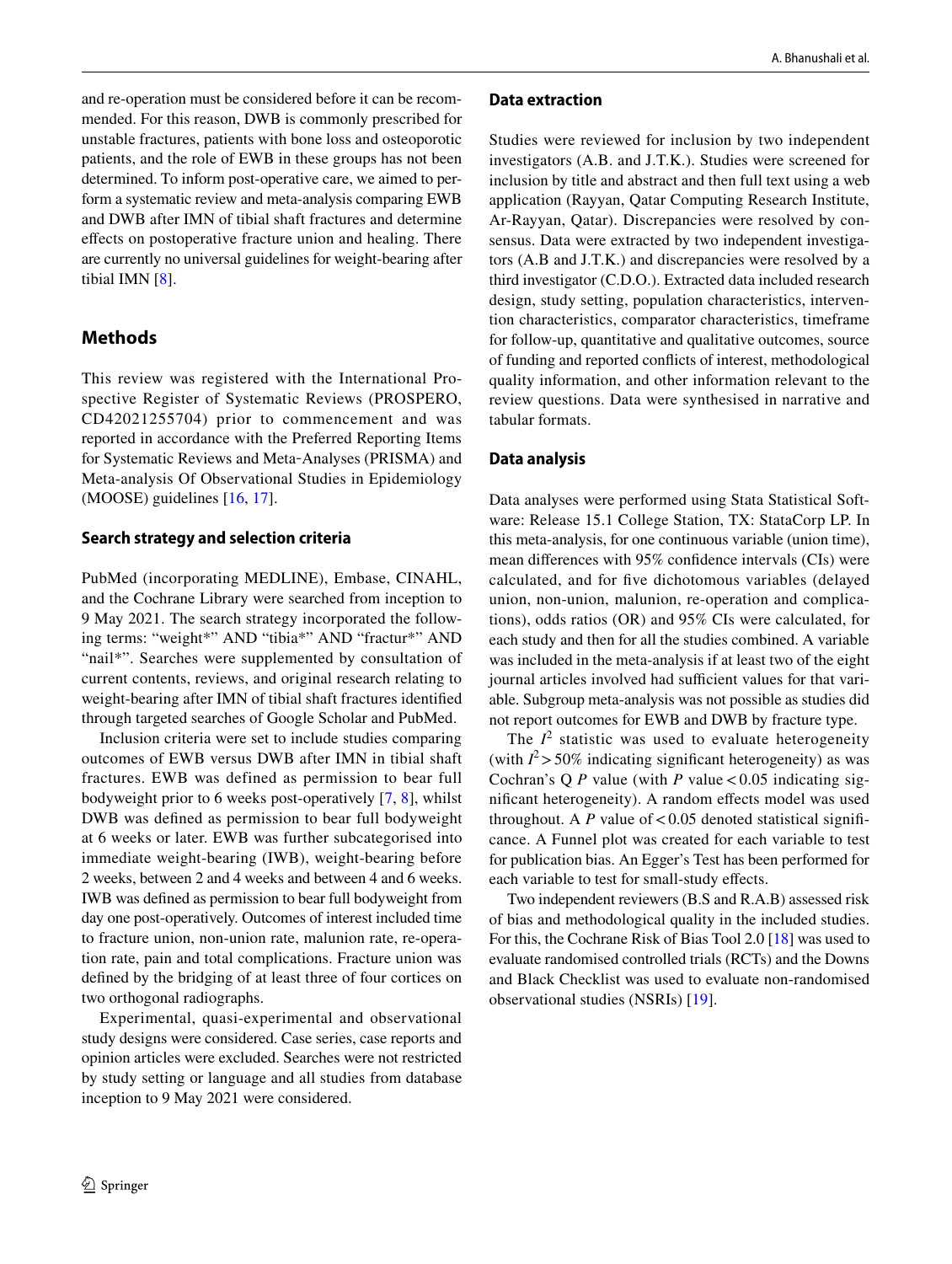# **Results**

Searches identifed a total of 2019 records (1478 unique reports), from which 19 full-text articles were retrieved and 8 of these studies were included in the systematic review (Appendix 3). A list of studies excluded at full-text review, with justifcation of exclusion for each potentially relevant study, can be found in Appendix 3. The characteristics of the included studies are outlined in Appendix 5. Included studies consisted of one RCT [[8\]](#page-5-5), two prospective cohort studies [\[20,](#page-5-17) [21](#page-5-18)], one retrospective case–control study [[6\]](#page-5-2) and four retrospective cohort studies [[7,](#page-5-4) [15,](#page-5-12) [22,](#page-5-19) [23\]](#page-5-20).

#### **Union time**

The mean union time and standard deviation of union time for EWB and DWB groups were pooled across four studies using a random effects model  $[6–8, 23]$  $[6–8, 23]$  $[6–8, 23]$  $[6–8, 23]$  $[6–8, 23]$ . Heterogeneity in the study estimates was assessed using the  $I^2$  statistic (0.0%) and Cochran's Q *P* value (0.437) which showed no heterogeneity. EWB had an overall mean diference in union time across the studies of −2.41 (95% CI: −4.77, −0.05), equating to a mean union time in the EWB group that was 2.41 weeks less than mean union time in the DWB group (Appendix 6). This was a statistically signifcant result as zero was not within the 95% CI. A Funnel plot showed no publication bias (Appendix 7) and Egger's Test showed no small-study effects ( $P$  value = 0.995) (Appendix 8).

#### **Delayed union**

Log Odds Ratio (OR) was calculated for the percentage of delayed unions for EWB and DWB groups, as well as the standard error of the log OR. The log ORs were pooled across four studies using a random efects meta-analysis model [[6–](#page-5-2)[8,](#page-5-5) [21](#page-5-18)]. Heterogeneity in the study estimates was assessed using the  $I^2$  statistic (48.7%) and Cochran's Q *P* value  $= 0.119$  which show no heterogeneity. The OR of delayed unions across the studies was 1.44 (95% CI: 0.52, 4.01) equating to odd of delayed unions of 1.44 times that of the EWB group (Appendix 9). However, this result was not statistically signifcant. A Funnel plot showed no publication bias (Appendix 10) and Egger's Test indicated no smallstudy effect ( $P$  value = 0.138) (Appendix 11).

#### **Non‑union**

Log ORs were calculated for non-union rates for the EWB and DWB groups, as well as the standard error of the log OR. The log ORs were pooled across six studies using a random effects model  $[6-8, 21-23]$  $[6-8, 21-23]$  $[6-8, 21-23]$  $[6-8, 21-23]$  $[6-8, 21-23]$  $[6-8, 21-23]$ . Heterogeneity in the study estimates was assessed using the  $I^2$  statistic (0%) and Cochran's Q  $P$  value = 0.494 which show no heterogeneity. The OR of non-unions across the studies is 1.59 (95% CI: 0.72, 3.50), equating to odds of having a non-union in the DWB group 1.59 times that of the EWB group (Appendix 12). However, this result was not statistically signifcant. A Funnel plot showed no publication bias (Appendix 13) and Egger's Test indicates no small-study efect (*P* value =  $0.965$ ) (Appendix 14).

#### **Malunion**

Log OR was calculated for the percentage of malunions for each group, as well as the standard error of the log OR. The log ORs were pooled across two studies using a random effects meta-analysis model  $[6, 8]$  $[6, 8]$  $[6, 8]$ . Heterogeneity in the study estimates was assessed using the  $I^2$  statistic (0%) and Cochran's Q  $P$  value = 0.733 which show no heterogeneity. The OR of malunions across the studies has a very wide confdence interval, likely due to multiple zero values for malunion, and accordingly overall ORs could not be calculated (Appendix 15). A Funnel plot showed no publication bias (Appendix 16) and Egger's Test did not converge (Appendix 17).

#### **Re‑operation**

Log OR was calculated for the percentage of reoperations for EWB and DWB groups, as well as the standard error of the log OR. The log ORs were pooled across two studies using a random efects meta-analysis model [[6,](#page-5-2) [7\]](#page-5-4). Heterogeneity in the study estimates was assessed using the  $I^2$  statistic (0%) and Cochran's Q *P* value = 0.649 which show no heterogeneity. The OR of reoperations across the studies is 2.48 (95% CI: 0.77, 7.92) in DWB, equating to the odds of having a re-operation in the DWB group 2.48 times that of the EWB group (Appendix 18). However, this result was not statistically signifcant. A Funnel plot showed no publication bias (Appendix 19) and Egger's Test does not converge (Appendix 20).

#### **Complications**

Log OR was calculated for the percentage of complications for EWB and DWB groups, as well as the standard error of the log OR. The log ORs were pooled across two studies using a random efects meta-analysis model [[6,](#page-5-2) [22\]](#page-5-19). Heterogeneity in the study estimates was assessed using the  $I^2$ statistic (0%) and Cochran's Q *P* value=0.931 which show no heterogeneity. The OR of complication across the studies is 2.93 (95% CI: 1.40, 6.16) with DWB, meaning the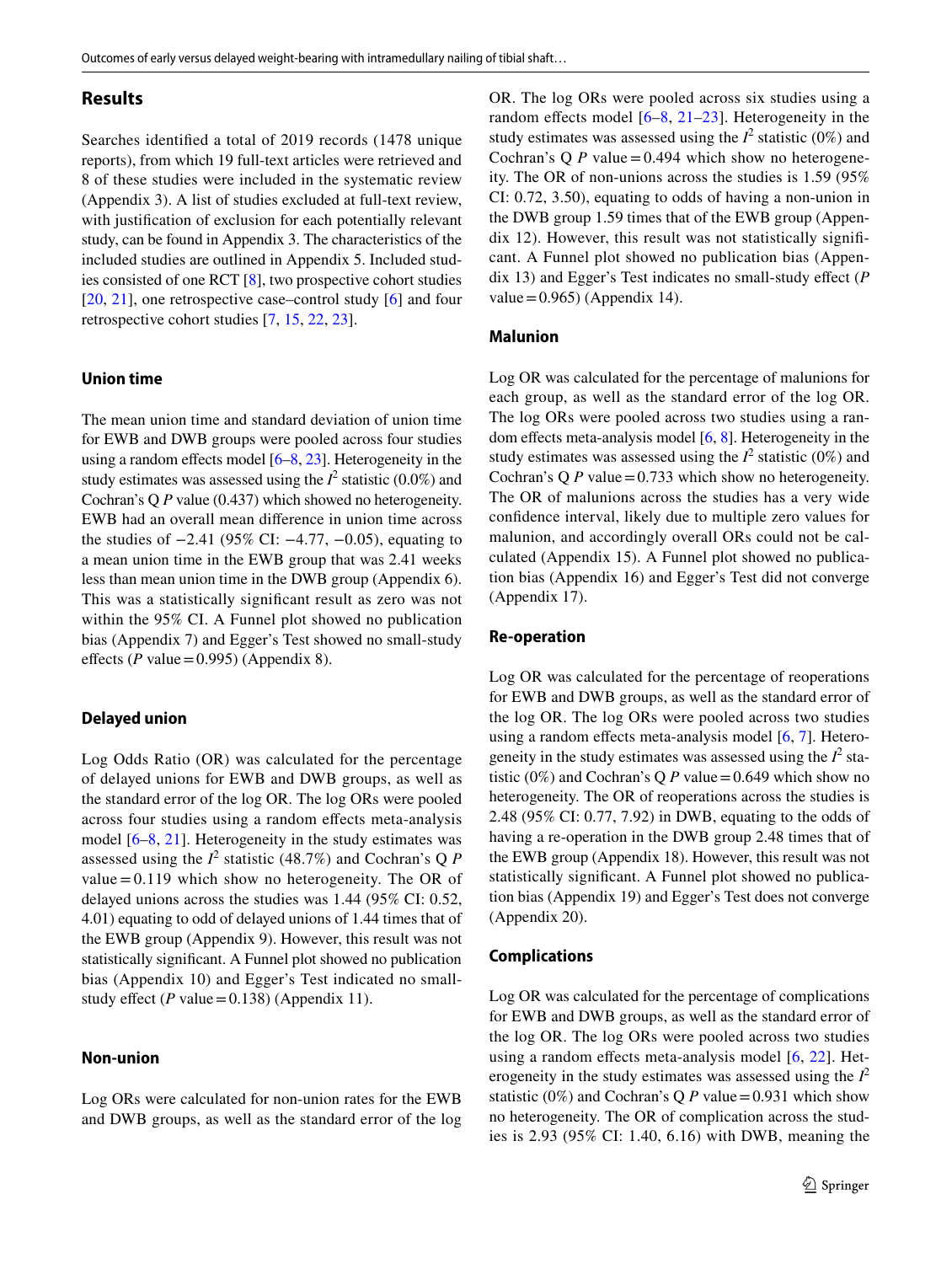odds of having a complication in the DWB group were 2.93 times that of the EWB group (Appendix 21) This result was statistically signifcant. A Funnel plot shows no publication bias (Appendix 22) and Egger's Test does not converge (Appendix 23).

# **Risk of bias**

The included non-randomised studies were of moderate methodological quality upon using the Downs and Black checklist [[19\]](#page-5-16). Overall percentages on risk of bias assessments for the included studies can be found in Appendix 5 and the individual breakdown of these scores can be found in Appendix 24. Mean scores representing the average of the two reviewer scores, were calculated for each question. Calculated means were as follows: total mean score 19 out of 32 (range 18–20); reporting sub-scale mean score 9.4 out of 11 (range 9–10); external validity sub-scale mean score 2.1 out of 3 (range 1–3); bias sub-scale mean 4.9 out of 7 (range 4–5); confounding sub-scale mean 2.6 out of 6 (range 2–3); power sub-scale mean 0 out of 5 (range 0).

The included RCT was of good methodological quality upon using the Cochrane Risk of Bias Tool 2.0 [[18](#page-5-15)]. The overall risk of bias and risk of bias in all fve domains was scored as low by both reviewers (Appendix 25).

### **Discussion**

This systematic review and meta-analysis investigated studies of moderate quality comparing outcomes of EWB with DWB after IMN of tibial shaft fractures. This review indicates there are benefts associated with EWB including earlier union time and lower rates of overall complications. There were no signifcant diferences in rates of delayed union, non-union, malunion or re-operation, although more cases of non-union, malunion and re-operation were recorded in the DWB group. One study reported no signifcant diferences in Short Musculoskeletal Function Assessment (SMFA) [[24\]](#page-5-21) domains [[8](#page-5-5)], one reported equivocal anterior knee pain, knee and ankle stifness between groups [\[6](#page-5-2)], and one reported equivocal mobility at a year post-operatively [[21](#page-5-18)].

DWB is commonly prescribed to patients deemed to be at higher risk of complications and the role of selection bias in producing our results must be considered. Factors known to increase rates of complications include older age [\[25\]](#page-5-22), smoking [[26\]](#page-5-23), alcohol [[27\]](#page-5-24), diabetes mellitus (DM) [[28\]](#page-5-25), obesity [[29\]](#page-5-26), OTA 42C fractures  $[30, 31]$  $[30, 31]$  $[30, 31]$  and open fracture  $[32]$  $[32]$  $[32]$ . Furthermore, it is possible that reamed nailing may minimise non-union  $[5, 33]$  $[5, 33]$  $[5, 33]$  $[5, 33]$ , while the effect of dynamic nailing on union time and complication rates has produced mixed results [\[34](#page-5-32)[–36](#page-5-33)]. The infuence of nail-to-canal diameter ratio

on union rates has produced mixed results [[31,](#page-5-28) [37](#page-5-34)], while the efect of the number of nails used has not been investigated. Studies utilised in meta-analysis for union time included one RCT [[8\]](#page-5-5). The remaining three studies were all matched for age [\[6,](#page-5-2) [7](#page-5-4), [23\]](#page-5-20), two were matched for smoking and DM [[7,](#page-5-4) [23](#page-5-20)] and one was matched for alcoholism [[23](#page-5-20)]. All exclusively utilised reamed IMN except one which did not specify [[7\]](#page-5-4), and two exclusively utilised locked nailing [[8,](#page-5-5) [23](#page-5-20)]. No studies commented on nail-to-canal diameter ratio and only one specifed the number of nails used [\[8](#page-5-5)]. One study was matched for fracture type [[6\]](#page-5-2), and the remaining two excluded OTA 42C fractures. One study that could not be utilised for meta-analysis included 37 OTA 42C fractures and demonstrated equivocal union time between EWB and DWB groups [\[21\]](#page-5-18). Therefore, although unclear, our results indicate that EWB may produce faster union after locked, reamed IMN of OTA 42A, 42B, and possibly 42C, fractures in elderly, smoking, diabetic and alcoholic patients.

The two studies utilised in meta-analysis for complications included one matched for age [[6](#page-5-2)], but none that matched for smoking, DM or obesity. One study matched for fracture type [\[6](#page-5-2)] and both excluded OTA 42C fractures. One study used reamed IMN [[6](#page-5-2)], while the other did not specify. One study exclusively used locked nailing [[22](#page-5-19)], while the other used both [[6](#page-5-2)]. Two studies were not able to be included for meta-analysis as numbers of complications were not reported. These included an RCT of locked, reamed nailing [[8\]](#page-5-5) and one in which EWB and DWB groups were matched for age, smoking, obesity and fracture type [[21\]](#page-5-18). The latter even included 37 OTA type 42C fractures. Both studies reported no signifcant increase in complications with EWB. Therefore, our results indicate that the role of EWB in at-risk patient groups is unclear, although preliminary randomised results report no increased risk of complications and matched results demonstrate no increased risk of complications in elderly, smoking and obese patients treated with locked, reamed IMN after OTA 42A-C fractures. Further investigation into the role of EWB in at-risk groups is certainly required and reporting of outcomes by OTA fracture type is encouraged.

The results of this study have signifcant potential advantages. As the most common long-bone fracture with an estimated cost of £8279 for surgical treatment [[38\]](#page-5-35), tibial shaft fractures confer a considerable burden to hospitals globally. Furthermore, the uses of intramedullary nailing for tibial shaft fractures are increasing. Historically, many tibial shaft fractures were treated with closed reduction and casting, as only unstable and open fractures necessitate surgical management [[39\]](#page-5-36). However, IMN has become the gold standard as it has been associated with signifcantly decreased rates of malalignment, return to work and all SMFA domains at 3 months following IWB [[40\]](#page-6-0). Furthermore, due to the subcutaneous location of the anteromedial tibia and frequent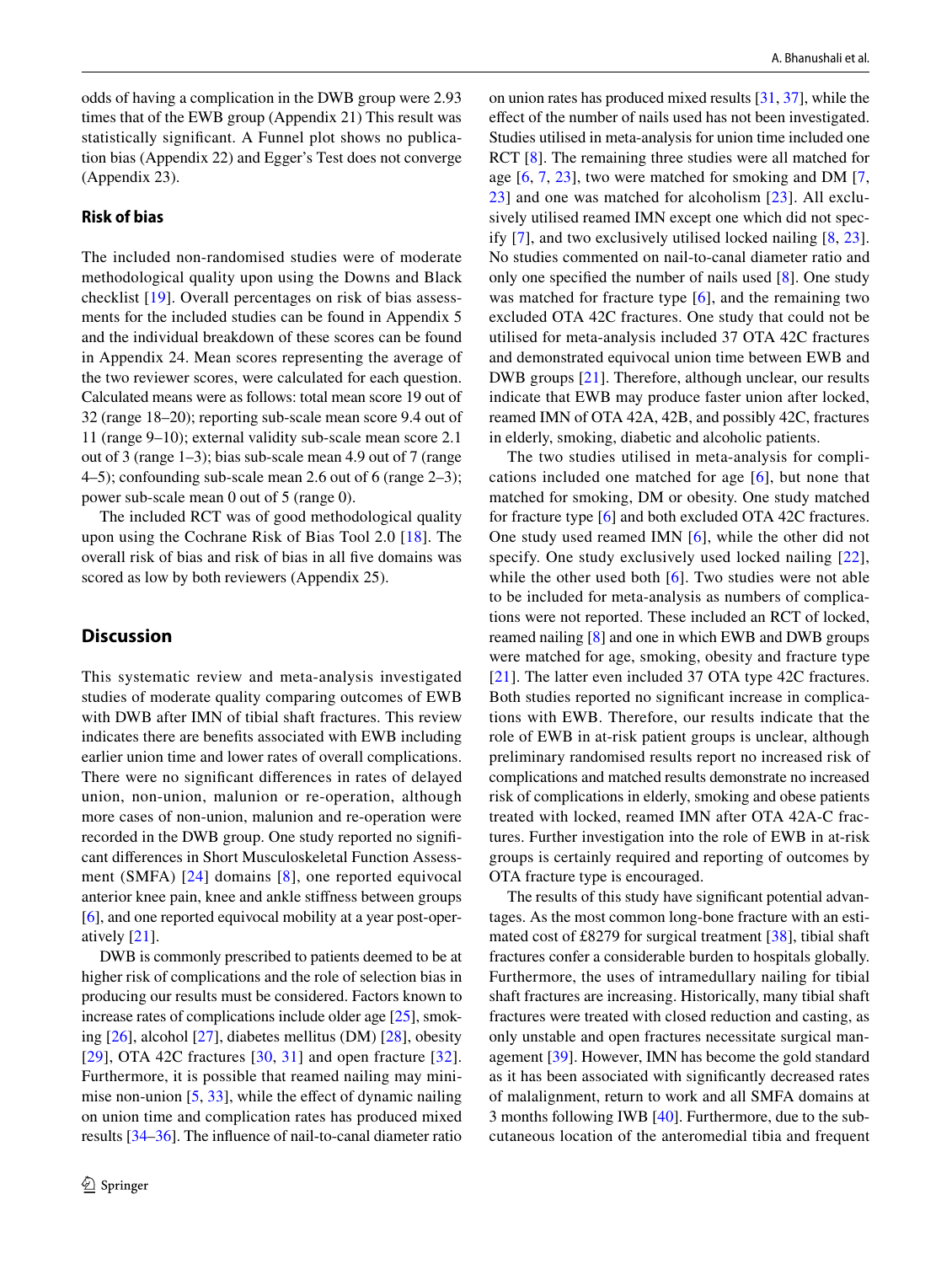high-energy mechanisms, approximately 24% of tibial shaft fractures are open and require surgical management [[1](#page-4-0)], with IMN shown to minimise re-operation rates [[41\]](#page-6-1). As our study has identifed that early post-operative weight-bearing was signifcantly correlated with earlier union time and reduced rates of complications, this approach may confer improved clinical outcomes to a large patient demographic and considerable cost savings to surgical systems globally.

Potential advantages of early weight-bearing after lower limb fractures have been recognised for many years. Garden frst encouraged EWB after surgical fxation of femoral neck fractures in 1961 [[42\]](#page-6-2), and in 1979, da Costa and Kumar found that weight-bearing earlier than 6 weeks after conservative management of tibial shaft fractures produced faster union time and no increase in complications [[43](#page-6-3)]. Since this time, evidence has encouraged IWB after surgical fxation of multiple lower limb fractures, including neck of femur fractures [[42,](#page-6-2) [44\]](#page-6-4), femoral shaft fractures [\[45](#page-6-5), [46](#page-6-6)], ankle fractures [[47–](#page-6-7)[51\]](#page-6-8) and Schatzker I–III plateau fractures [\[52–](#page-6-9)[54\]](#page-6-10). IWB has also been advocated in tibial shaft fractures treated with external fxation or plate and screws [[55,](#page-6-11) [56](#page-6-12)]. However, evidence comparing EWB and DWB after IMN of tibial shaft fractures is emerging rapidly, with three studies published on the topic in the last 2 years [\[7](#page-5-4), [21](#page-5-18), [22](#page-5-19)]. The emerging nature of this feld along with the unclear role of EWB in at-risk groups demands a greater need for a formal synthesis of current evidence to update conceptions on the topic.

The results of our study need to be interpreted considering its strengths and weaknesses. The main limitation of this study is that patient groups between studies were not comparable and, therefore, the results of this study cannot be extended to the entire population. In particular, the outcomes of EWB were not reported for at-risk groups, preventing sub-group analysis. Second, there was a paucity of evidence as we were only able to include eight studies for analysis. Furthermore, the results of two studies were infuenced by confounding factors [\[6](#page-5-2), [7](#page-5-4)]. One included more butterfyfragment fractures in the DWB group [[7\]](#page-5-4), while the other compared EWB and dynamic nailing with DWB and locked nails, possibly confounding results [[6\]](#page-5-2). There was also a lack of standardised defnitions of EWB and DWB. Four studies defned EWB by IWB [[7](#page-5-4), [8](#page-5-5), [20,](#page-5-17) [23\]](#page-5-20), while others used other time points. Similarly, two studies considered weight-bearing at 6 weeks to be DWB [\[7,](#page-5-4) [8\]](#page-5-5), while others used later time points. There was also a lack of standardised functional outcomes measures, preventing meta-analysis. Future randomised or matched studies including and reporting outcomes for at-risk patient groups are required. Using standard time points for EWB and DWB, such as IWB post-operatively and weight-bearing at 6 weeks postoperatively or later would also be useful. Use of standardised functional and patient-reported outcome measure should also be encouraged.

### **Conclusions**

Based on the results of our study, EWB after IMN for tibial shaft fractures may produce faster union and fewer total complication in patients without clear risk factors. However, current evidence is minimal and has considerable limitations. In particular, the role of EWB in groups at higher risk of complications is yet to be determined. Further randomised studies reporting outcomes in these groups, with standardised defnitions of comparators and measurements of patient-reported and functional outcomes are required.

**Supplementary Information** The online version contains supplementary material available at<https://doi.org/10.1007/s00068-022-01919-w>.

**Funding** Open Access funding enabled and organized by CAUL and its Member Institutions. There was no funding for this study. The corresponding author is not the recipient of any scholarships.

**Availability of data** All data may be made available upon request.

**Code availability** Not applicable.

#### **Declarations**

**Conflicts of interest** There are no conficts of interest to disclose.

**Ethics approval** Not applicable.

**Consent to participate** Not applicable.

**Consent for publication** Not applicable.

**Open Access** This article is licensed under a Creative Commons Attribution 4.0 International License, which permits use, sharing, adaptation, distribution and reproduction in any medium or format, as long as you give appropriate credit to the original author(s) and the source, provide a link to the Creative Commons licence, and indicate if changes were made. The images or other third party material in this article are included in the article's Creative Commons licence, unless indicated otherwise in a credit line to the material. If material is not included in the article's Creative Commons licence and your intended use is not permitted by statutory regulation or exceeds the permitted use, you will need to obtain permission directly from the copyright holder. To view a copy of this licence, visit<http://creativecommons.org/licenses/by/4.0/>.

#### **References**

<span id="page-4-0"></span>1. Court-Brown CM, Caesar B. Epidemiology of adult fractures: a review. Injury. 2006;37(8):691–7.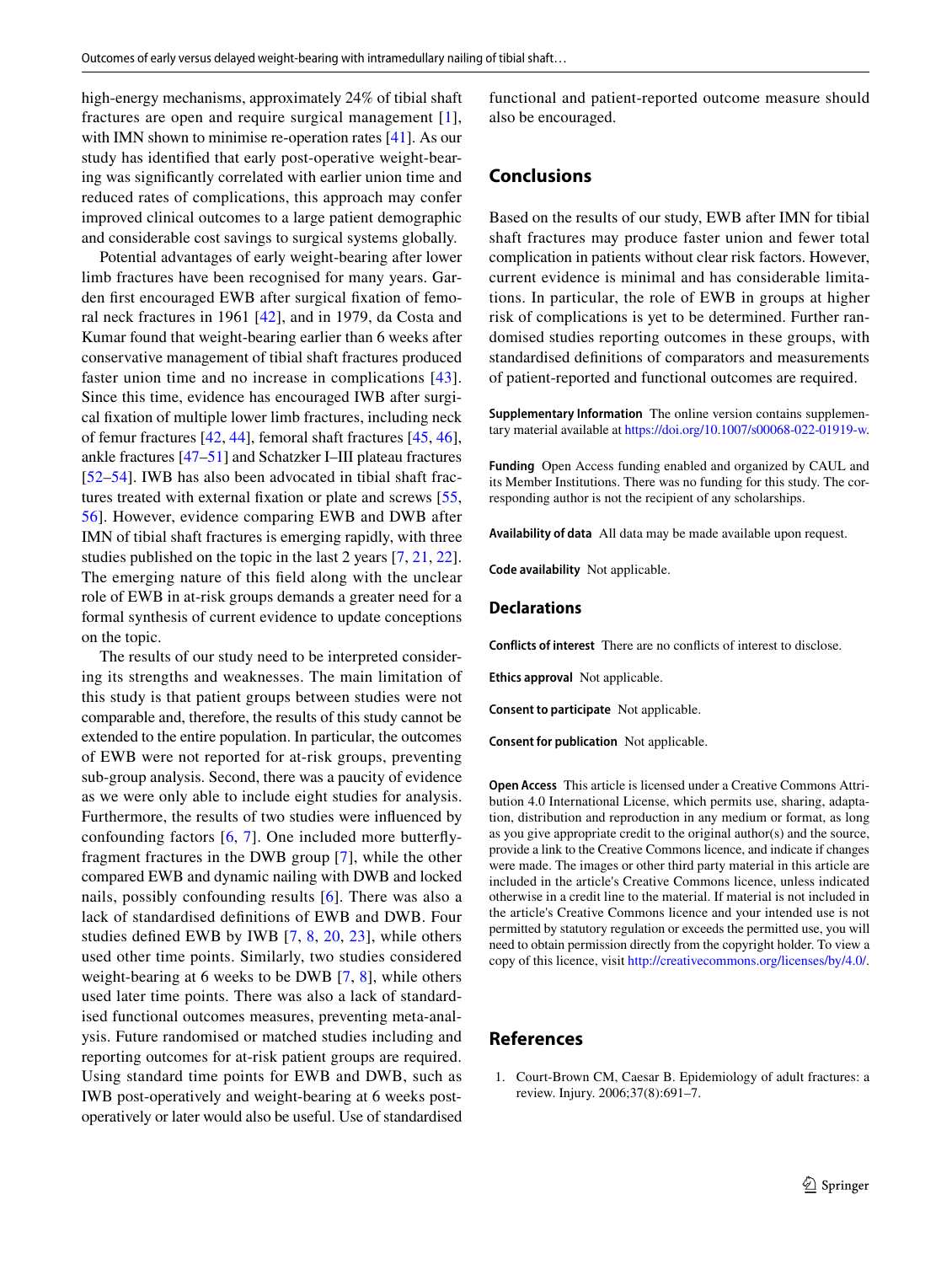- <span id="page-5-0"></span>2. TA. R. Fractures of the tibial diaphysis. Orthopaedic knowledge update: trauma 1 1. Rosemont, Il: American Academy of Orthopaedic Surgeons; 1996. p. 171–9.
- <span id="page-5-1"></span>3. Bhandari M, Guyatt G, Tornetta P, Schemitsch EH, Swiontkowski M, Sanders DW. Randomized trial of reamed and unreamed intramedullary nailing of tibial shaft fractures. J Bone Joint Surg Am. 2008;90(12):2567–78.
- <span id="page-5-3"></span>4. Bong MR, Kummer FJ, Koval K, Egol KA. Intramedullary nailing of the lower extremity: biomechanics and biology. J Am Acad Orthop Surg. 2007;15:97–106.
- <span id="page-5-30"></span>5. Duan X, Al-Qwbani M, Zeng Y, Zhang W, Xiang Z. Intramedullary nailing for tibial shaft fractures in adults. Cochrane Database Syst Rev. 2012;18:CD008241.
- <span id="page-5-2"></span>6. Hernández-Vaquero D, Suárez-Vázquez A, Iglesias-Fernández S, García-García J, Cervero-Suárez J. Dynamisation and early weight-bearing in tibial reamed intramedullary nailing: its safety and efect on fracture union. Injury. 2012;43:S63–7.
- <span id="page-5-4"></span>7. Apostolides M, Barbur SA, Jowett AJL. Does immediate weightbearing following intramedullary tibial nailing affect union rates? The results from a single UK trauma unit. Trauma. 2020.
- <span id="page-5-5"></span>8. Gross SC, Galos DK, Taormina DP, Crespo A, Egol KA, Tejwani NC. Can tibial shaft fractures bear weight after intramedullary nailing? A randomized controlled trial. J Orthop Trauma. 2016;30(7):370–5.
- <span id="page-5-6"></span>9. Klein-Nulend J, Bakker AD, Bacabac RG, Vatsa A, Weinbaum S. Mechanosensation and transduction in osteocytes. Bone. 2013;54(12):182–90.
- <span id="page-5-7"></span>10. Bailon-Plaza A, Van der Meulen MCH. Beneficial effects of moderate, early loading and adverse efects of delayed or excessive loading on bone healing. J Biomech. 2003;36(8):1069–77.
- <span id="page-5-8"></span>11. Ito MMT, Enomoto H, Tsurusaki K, Hayashi K. Efect of nonweight bearing on tibial bone density measured by QCT in patients with hip surgery. J Bone Miner Metab. 1999;17(1):45–50.
- <span id="page-5-9"></span>12. Rezen T, Kovanda A, Eiken O, Mekjavic IB, Rogelj B. Expression changes in human skeletal muscle miRNAs following 10 days of bed rest in young healthy males. Acta Physiol (Oxf). 2014;210(3):655–66.
- <span id="page-5-10"></span>13. Yoshiko A, Yamauchi K, Kato T, Ishida K, Koike T, Oshida Y, et al. Efects of post-fracture non-weight-bearing immobilization on muscle atrophy, intramuscular and intermuscular adipose tissues in the thigh and calf. Skeletal Radiol. 2018;47(11):1541–9.
- <span id="page-5-11"></span>14. Whitting JW, Steele JR, McGhee DE, Munro BJ. Passive dorsifexion stifness is poorly correlated with passive dorsifexion range of motion. J Sci Med Sport. 2013;16(2):157–61.
- <span id="page-5-12"></span>15. Houben IB, Raaben M, Van Basten BM, Blokhuis TJ. Delay in weight bearing in surgically treated tibial shaft fractures is associated with impaired healing: a cohort analysis of 166 tibial fractures. Eur J Orthop Surg Traumatol. 2018;28(7):1429–36.
- <span id="page-5-13"></span>16. Page MJ, McKenzie JE, Bossuyt PM, Boutron I, Hoffmann TC, Shamseer L, et al. The PRISMA 2020 statement: an updated guideline for reporting systematic reviews. Int J Surg. 2021;88:105906.
- <span id="page-5-14"></span>17. Stroup DF, Berlin JA, Morton SC, Olkin I, Williamson GD, Rennie D, et al. Meta-analysis of observational studies in epidemiology: a proposal for reporting. Meta-analysis Of Observational Studies in Epidemiology (MOOSE) group. JAMA. 2000;283(15):2008–12.
- <span id="page-5-15"></span>18. Higgins JPT, Altman DG, Gotzsche PC, Juni P, Moher D, Oxman AD, et al. The Cochrane Collaboration's tool for assessing risk of bias in randomised trials. BMJ. 2011;343:d5928.
- <span id="page-5-16"></span>19. Downs SH, Black N. The feasibility of creating a checklist for the assessment of the methodological quality both of randomised and non-randomised studies of health care interventions. J Epidemiol Commun Health. 1998;52(6):377–84.
- <span id="page-5-17"></span>20. Schemitsch EH, Bhandari M, Guyatt G, Sanders DW, Swiontkowski M, Tornetta P, et al. Prognostic factors for predicting

outcomes after intramedullary nailing of the tibia. J Bone Joint Surg Am. 2012;94(19):1786–93.

- <span id="page-5-18"></span>21. Uemi R, Takegami Y, Sakai R, Todoroki K, Kawasaki N, Imagama S. Early versus delayed weight bearing after intramedullary nailing for tibial shaft fracture: a multicenter, propensity scorematched study, the TRON study. Injury. 2021;52(6):1583–6.
- <span id="page-5-19"></span>22. Bauwens PH, Malatray M, Fournier G, Rongieras F, Bertani A. Risk factors for complications after primary intramedullary nailing to treat tibial shaft fractures: A cohort study of 184 consecutive patients. Orthop Traumatol Surg Res. 2020;107(3):102877.
- <span id="page-5-20"></span>23. Greenhill DA, Poorman M, Pinkowski C, Ramsey FV, Haydel C. Does weight-bearing assignment after intramedullary nail placement alter healing of tibial shaft fractures? Orthop Traumatol Surg Res. 2016;103(1):111–4.
- <span id="page-5-21"></span>24. Swiontkowski MF, Engelberg R, Martin DP, Agel J. Short musculoskeletal function assessment questionnaire: validity, reliability, and responsiveness. J Bone Joint Surg Am. 1999;81:1245–60.
- <span id="page-5-22"></span>25. Foulke BA, Kendal AR, Murray DW, Pandit H. Fracture healing in the elderly: a review. Maturitas. 2016;92:49–55.
- <span id="page-5-23"></span>26. Chen Y, Guo Q, Pan X, Qin L, Zhang P. Smoking and impaired bone healing: will activation of cholinergic anti-infammatory pathway be the bridge? Int Orthop. 2011;35:1267–70.
- <span id="page-5-24"></span>27. Elmali N, Ertem K, Ozen S, Inan M, Baysal T, Guner G, et al. Fracture healing and bone mass in rats fed on liquid diet containing ethanol. Alcohol Clin Exp Res. 2002;26(4):509–13.
- <span id="page-5-25"></span>28. Calori GM, Albisetti W, Agus A, Iori S, Tagliabue L. Risk factors contributing to fracture non-unions. Injury. 2007;38S:S11–8.
- <span id="page-5-26"></span>29. Sabharwal S, Root MZ. Impact of obesity on orthopaedics. J Bone Joint Surg Am. 2012;94:1045–52.
- <span id="page-5-27"></span>30. Karladani AH, Granhed H, Karrholm J, Styf J. The infuence of fracture etiology and type on fracture healing: a review of 104 consecutive tibial shaft fractures. Arch Orthop Trauma Surg. 2001;121(6):325–8.
- <span id="page-5-28"></span>31. Kawasaki N, Takegami Y, Sakai R, Todoroki K, Uemi R, Imagama S, et al. Prediction of delayed union of tibial shaft fracture treated with intramedullary nailing: multicenter-study analysis and literature review-the TRON study. Eur J Orthop Surg Traumatol. 2022;32(1):129–35.
- <span id="page-5-29"></span>32. Audige L, Grifn D, Bhandari M, Kellam J, Ruedi TP. Path analysis of factors for delayed healing and nonunion in 416 operatively treated tibial shaft fractures. Clin Orthop Relat Res. 2005;438:221–32.
- <span id="page-5-31"></span>33. Xia L, Zhou J, Zhang Y, Mei G, Jin D. A meta-analysis of reamed versus unreamed intramedullary nailing for the treatment of closed tibial fractures. Orthopedics. 2014;37(4):e332–8.
- <span id="page-5-32"></span>34. Lee Y, Lo T, Huang H. Intramedullary fxation shaft fractures: a comparison of the unlocked and interlocked nail. Int Orthop. 2008;31(1):69–74.
- 35. Omerovic D, Lazovic F, Hadzimehmedagic A. Static or dynamic intramedullary nailing of femur and tibia. Med Arch. 2015;69(2):110–3.
- <span id="page-5-33"></span>36. Riemer BL, Miranda MA, Butterfeld SL, Burke CJ. Nonreamed nailing of closed and minor open tibial fractures in patients with blunt polytrauma. Clin Orthop Relat Res. 1995;320:119–24.
- <span id="page-5-34"></span>37. Donegan DJ, Akinleye S, Taylor RM, Baldwin K, Mehta S. Intramedullary nailing of tibial shaft fractures: size matters. J Orthop Trauma. 2016;30(7):377–80.
- <span id="page-5-35"></span>38. Galvain T, Chitnis A, Paparouni K, Tong C, Holy CE, Giannoudis PV. The economic burden of infections following intramedullary nailing for a tibial shaft fracture in England. BMJ Open. 2020;10(8): e035404.
- <span id="page-5-36"></span>39. Bhandari M, Guyatt GH, Tornetta P, Swiontkowski M, Hanson B, Sprague S, et al. Current practice in the intramedullary nailing of tibial shaft fractures: an international survey. J Trauma. 2002;53(4):725–32.